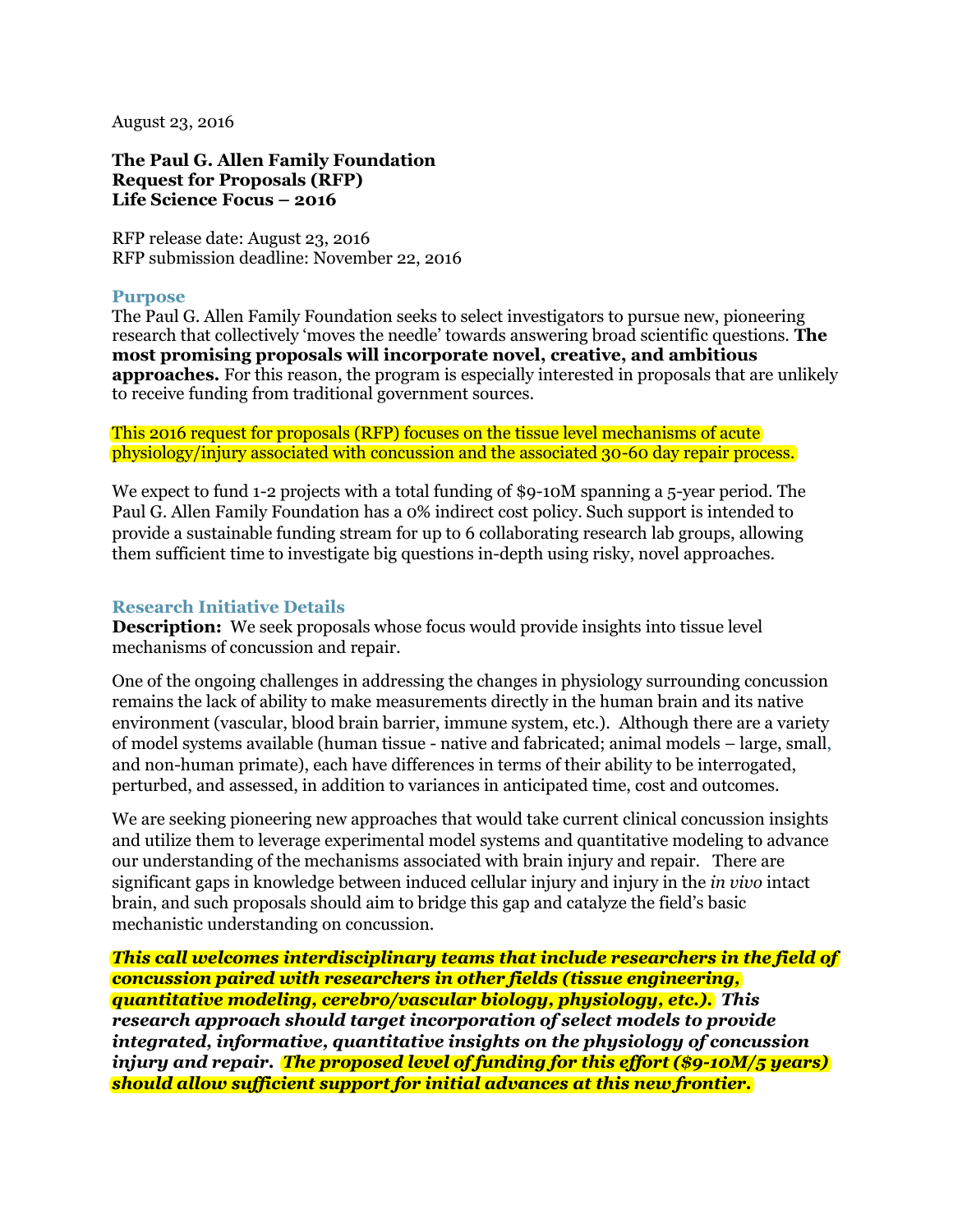Lines of Inquiry will focus on acute mechanisms of concussion including (but not limited to):

- Cellular/Molecular neuron, glial, vascular (transient changes), immune components
- Tissue/circuit level alterations structure (micro to macro)
- Single mechanism viewed in isolation and during interaction : receptors, channels, blood brain barrier, network structure, metabolism
- Moderate/high throughput approaches or platforms to investigate mechanism(s)

And a focus on repair pathways associated with concussions, delineating

- Determinants of repair rate
- Systematic manipulation of environment to alter repair rate (flow, metabolism, activity, cell, molecular)
- Quantitative model for integrated response

## **Proposal Format**

We request that all submissions be on 8  $\frac{1}{2}$  x 11 paper, using Times New Roman, 12 point font, single spaced, with 1" margins top, bottom, left and right. Submissions will have the following proposal sections and associated length limits:

- a) Cover page (see attached template)
- b) Technical project summary Short paragraph (300 word limit)
- c) Lay project summary and big picture impact Short paragraph (300 word limit)
- d) Project description\* 8 pages
- 
- f) Facilities and leverage\*\* 2 pages
- g) Risk/innovation assessment 1 page
- h) Technical project milestones<sup>†</sup> 2 pages
- i) Related prior and current grants 1 page
- j) Collaboration 3 pages
- k) Budget (see attached template) $*$
- l) Letter of Support<sup>§</sup> 1 page

e) Biographical sketch 3 pages (for each PI and co-PI) see the top of the

next page

\*References are not included in the page count of the project description. Up to 10 figures are permitted. The figures must be included in an appendix, and will not count towards the page count.

\*\*The term leverage is used in regards to the utilization of any resource to further the proposed research. Such a resource could be physical (equipment, a unique product/reagent, tissue line, etc.) or theoretical (expertise, people, skills, new results etc.) in nature.

**†**Technical project milestones should be specific, measurable, achievable, relevant, and timebound.

‡**The Paul G. Allen Family Foundation has a 0% indirect cost policy.** Use the provided template and modify as needed. Supply a detailed budget for each award and sub-award. Include a narrative. Funds will be provided in US dollars.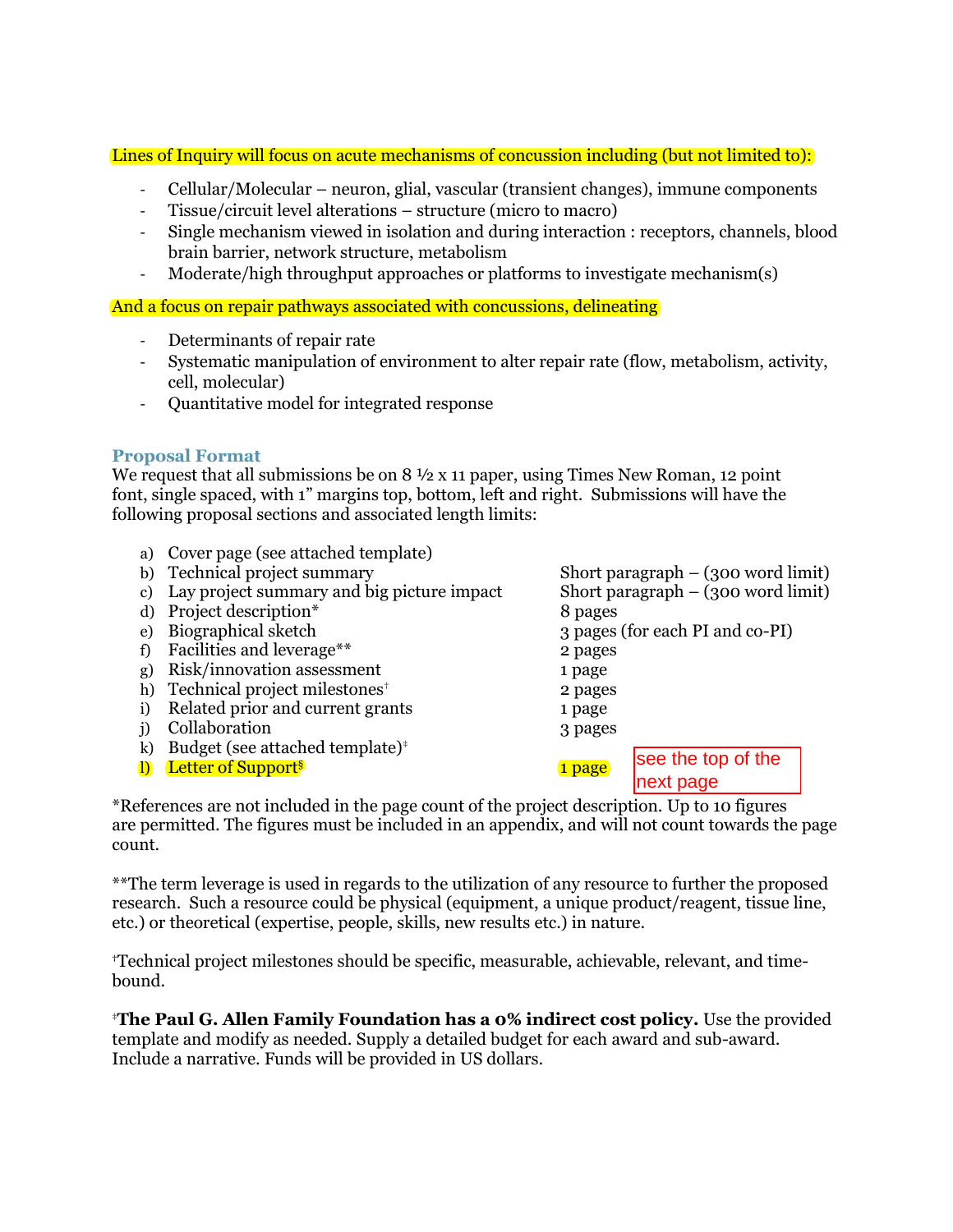**SoM PIs:** send your Word document draft letter to Dr. Harry Greenberg, Senior Associate Dean for Research; **H&S PIs**: send your Word document letter to Dr. Kam Moler (c/o Kristi); **SoE PIs:** send your Word document draft letter to Dr Stacey Bent, Senior Associate Dean

**§The Letter of Support can come from the Office of Research or any similar agency. Please refer** to the following sentence as a guide when writing the letter. "The University of X supports the submission of the proposal, <Insert proposal title here> to the Paul G. Allen Family Foundation for consideration under the Request for Proposals, <Insert RFP Title here>."

## **Program Goals**

The primary goal of this program is to advance the state of the art and increase human knowledge and understanding in the targeted topic areas. The program also seeks to have a lasting impact on the direction of research, aiming to serve as a catalyst upon which future research is founded.

This program seeks to enable scientists to take risks with new ideas and approaches, and strongly believes in interdisciplinary approaches that allow scientists to look beyond their own disciplines, and to explore approaches with colleagues in other disciplines in order to bring new perspectives to challenging problems where traditional approaches within a discipline may be 'stuck.' For the purposes of this call, *we welcome submissions from interdisciplinary teams.* Only one member of the team needs to have received an invitation. Team collaborations should delineate the effort of each group and collaborations of two or more laboratories should clearly specify the value and integration of such a union. Methodological and technological advances are often necessary complements to scientific advance and yet these are often difficult to fund through traditional sources. This program encourages and supports researchers including novel methodological, theoretical and technological elements in their proposals.

Supported projects are expected to have interim milestones and clearly described anticipated outcomes. Scientific goals in the topic area should be achievable within the award period.

Stanford faculty with PI eligibility-UTL, MCL, NTLR appts.

# **Eligibility Requirements**

Scientists at any stage of their career may apply. The includes but is not limited to both supporting the careers of exceptional young scientists showing particular promise as thought leaders in their fields and supporting more established researchers with ambitious, high-risk ideas that could have a revolutionary impact in the field but remain outside the scope of traditional funding sources.

# **Nomination and Application Process**

Only invited researchers and institutions may submit proposals for the application process. The program does not accept unsolicited applications or nominations from uninvited institutions. The program seeks novel approaches and encourages risk taking to address the target area specified by the question. The most creative proposals are most likely to succeed.

Applications must include a description of the proposed project, an explanation of how the proposed project fits with the research agenda focused on a topic area and why it has significant potential to 'move the needle' towards answering a broad scientific question posed for the cohort. The interdisciplinary elements of the project should be described. **The proposal should also include an explanation of why the proposed project is unlikely to receive funding through traditional sources.**

Proposals are due by 11:59 p.m. PST on November 22, 2016 and can be submitted at LifeScienceProposals@pgafamilyfoundation.org.

The proposal, budget, and letter of nomination must be sent as a **single PDF** file with the following filename:

Investigator name (first initial.last name)\_Institutionname\_2016Concussion.pdf